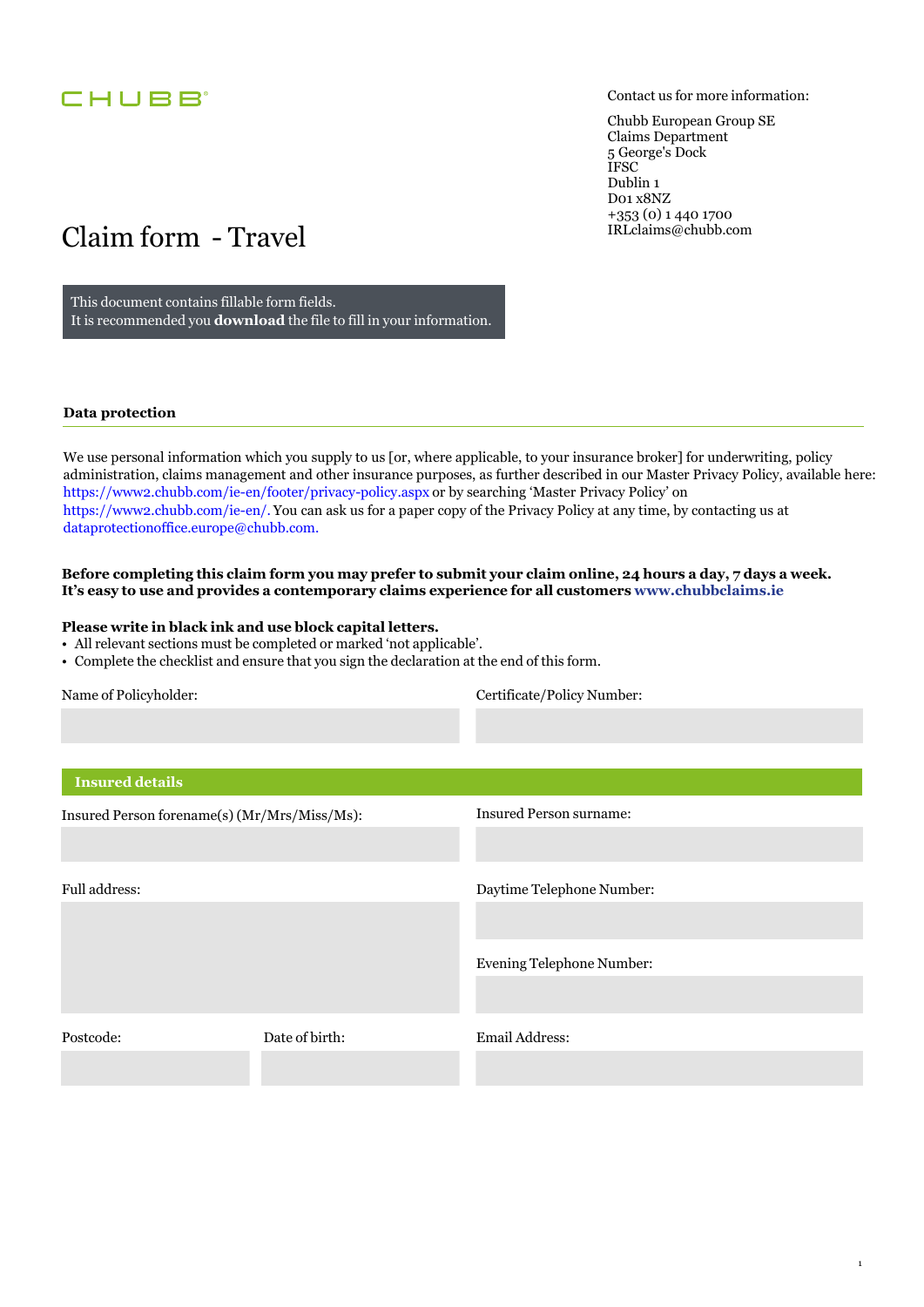| <b>Claimant details</b>                                                                                                                                   |                 |                           |                                                                                                                                  |       |                                                               |
|-----------------------------------------------------------------------------------------------------------------------------------------------------------|-----------------|---------------------------|----------------------------------------------------------------------------------------------------------------------------------|-------|---------------------------------------------------------------|
| <b>Full Name of Claimant</b>                                                                                                                              | Date of Birth   | <b>Claimant's Address</b> | (if different to insured person)                                                                                                 |       | <b>Relationship to Insured</b><br><b>Person</b>               |
|                                                                                                                                                           |                 |                           |                                                                                                                                  |       |                                                               |
|                                                                                                                                                           |                 |                           |                                                                                                                                  |       |                                                               |
|                                                                                                                                                           |                 |                           |                                                                                                                                  |       |                                                               |
|                                                                                                                                                           |                 |                           |                                                                                                                                  |       |                                                               |
| <b>Travel details</b>                                                                                                                                     |                 |                           |                                                                                                                                  |       |                                                               |
| Type of travel:<br>$\blacksquare$ Business                                                                                                                | <b>Exercise</b> |                           |                                                                                                                                  |       |                                                               |
| If you have answered Leisure, please select the type of policy you hold                                                                                   |                 |                           |                                                                                                                                  |       |                                                               |
| $\blacksquare$ Annual – a personal travel insurance policy that provides<br>cover for multiple holidays over a period of one year                         |                 |                           | $\blacksquare$ Single – a personal travel insurance policy that provides<br>cover for one holiday for a specified period of time |       |                                                               |
| $\blacksquare$ Backpacker – a personal travel insurance policy that provides<br>cover for travelling and working abroad for a specified<br>period of time |                 |                           | cover for holidays taken by an employee living and<br>working abroad                                                             |       | Secondee $-$ a business travel insurance policy that provides |
| Country of departure:                                                                                                                                     |                 |                           | Country of destination:                                                                                                          |       |                                                               |
|                                                                                                                                                           |                 |                           |                                                                                                                                  |       |                                                               |
| Country & City of Incident/Loss:                                                                                                                          |                 |                           | Date journey was booked:                                                                                                         |       |                                                               |
|                                                                                                                                                           |                 |                           |                                                                                                                                  |       |                                                               |
| Method of transport (if loss occurred in transit):                                                                                                        |                 |                           |                                                                                                                                  |       |                                                               |
|                                                                                                                                                           |                 |                           |                                                                                                                                  |       |                                                               |
| Scheduled departure date:                                                                                                                                 |                 |                           |                                                                                                                                  | Time: |                                                               |
|                                                                                                                                                           |                 |                           |                                                                                                                                  |       |                                                               |
| Scheduled arrival date:                                                                                                                                   |                 |                           |                                                                                                                                  | Time: |                                                               |
| Scheduled return date:                                                                                                                                    |                 |                           |                                                                                                                                  | Time: |                                                               |
|                                                                                                                                                           |                 |                           |                                                                                                                                  |       |                                                               |
|                                                                                                                                                           |                 |                           |                                                                                                                                  |       |                                                               |

| Please select your claim type by ticking from the selections below |                                    |                            |
|--------------------------------------------------------------------|------------------------------------|----------------------------|
| <b>Medical Expenses</b>                                            | <b>Travel Disruption</b>           | <b>Personal Belongings</b> |
| $\Box$ Injury                                                      | $\Box$ Cancelled trip              | $\Box$ Lost                |
| $\Box$ Illness                                                     | Trip cut short/missed activities   | $\Box$ Stolen              |
|                                                                    | $\Box$ Missed departure/connection | $\Box$ Damaged             |
|                                                                    | $\Box$ Delay                       | $\Box$ Delayed             |

Please go to **Section 1** Please go to **Section 2** Please go to **Section 3**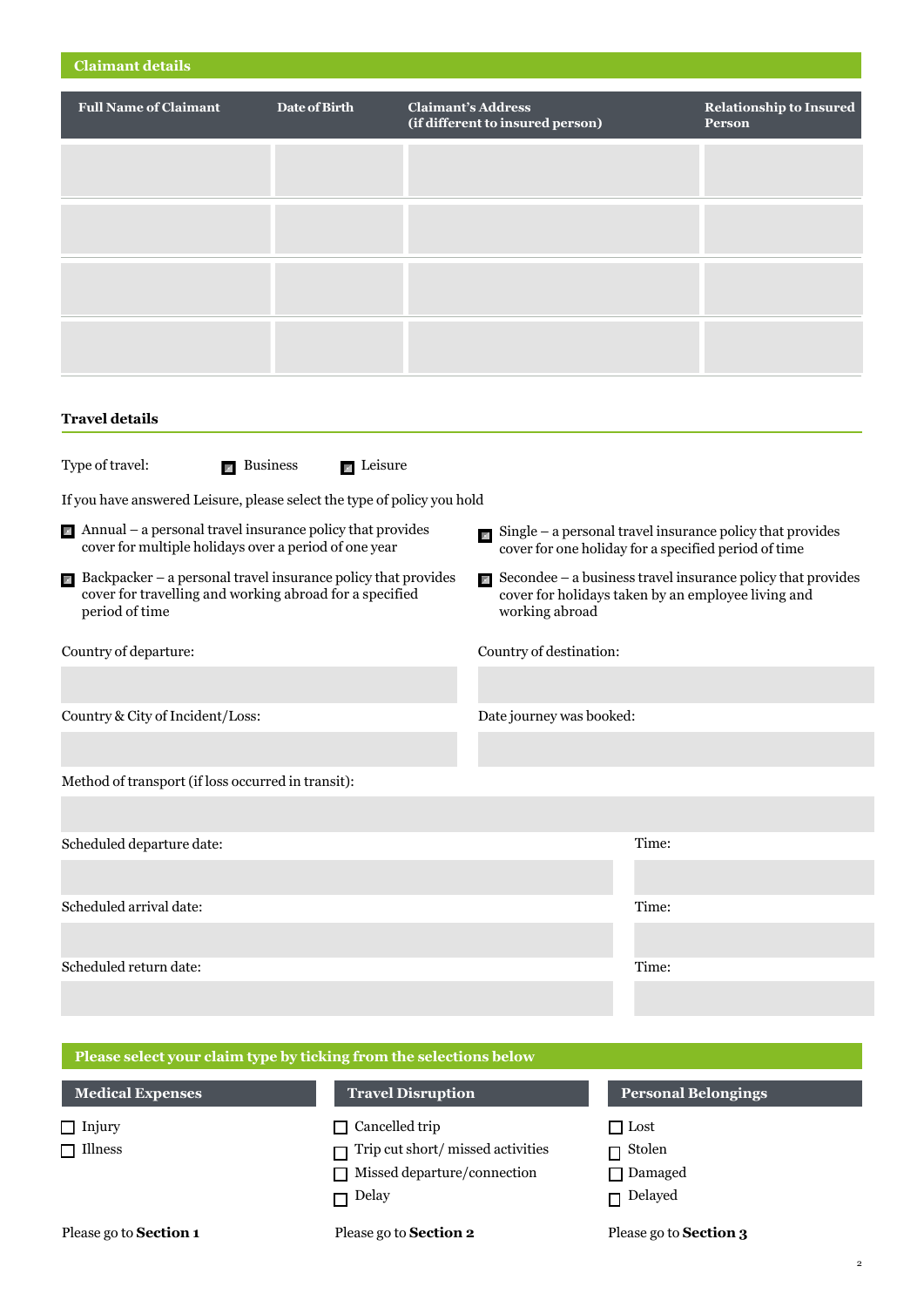## **1. Medical Expenses**

| Please give date, time and place where injured or taken ill:                         |           |                                    |                                                                           |
|--------------------------------------------------------------------------------------|-----------|------------------------------------|---------------------------------------------------------------------------|
| Date / time:                                                                         | Place:    |                                    |                                                                           |
|                                                                                      |           |                                    |                                                                           |
|                                                                                      |           |                                    |                                                                           |
| Please describe the illness suffered/injuries sustained<br>and details of treatment: |           | $\Box$ Yes<br>$\Box$ No            | Have you suffered from this injury/illness in the past?                   |
|                                                                                      |           | this injury/illness                | If YES please provide the date you first suffered from                    |
|                                                                                      |           |                                    |                                                                           |
|                                                                                      |           |                                    | Did you have a valid EHIC card at the time of this incident?              |
|                                                                                      |           | $\Box$ No<br>$\Box$ Yes            |                                                                           |
|                                                                                      |           | If YES please provide card details |                                                                           |
|                                                                                      |           |                                    |                                                                           |
|                                                                                      |           |                                    |                                                                           |
|                                                                                      |           |                                    |                                                                           |
|                                                                                      |           |                                    |                                                                           |
| Did the incident result in hospitalisation?                                          |           |                                    | If YES, what was the date and time that you were admitted and discharged: |
| No<br><b>Yes</b>                                                                     | Admitted: |                                    | Discharged:                                                               |
|                                                                                      |           |                                    |                                                                           |
|                                                                                      |           |                                    |                                                                           |
| Please provide the name and address of                                               |           |                                    | Please provide name and address of hospital and treating physician:       |
| your usual General Practitioner                                                      |           |                                    |                                                                           |
|                                                                                      |           |                                    |                                                                           |
|                                                                                      |           |                                    |                                                                           |
|                                                                                      |           |                                    |                                                                           |
|                                                                                      |           |                                    |                                                                           |

# **Please go to Section 4 Additional Information**

## **2. Travel disruption**

| Actual Departure Date/Time:                                               |  | <b>Actual Return Date/Time:</b>                                           |  |
|---------------------------------------------------------------------------|--|---------------------------------------------------------------------------|--|
|                                                                           |  |                                                                           |  |
| If delayed, please state total delay time:                                |  | Please give the reason for cancellation/curtailment/delay of the journey: |  |
| Hours                                                                     |  |                                                                           |  |
|                                                                           |  |                                                                           |  |
| What was the date of Cancellation/Curtailment/Delay:                      |  | Please describe the illness/injury in more detail:                        |  |
|                                                                           |  |                                                                           |  |
|                                                                           |  |                                                                           |  |
| If the cancellation/curtailment was due to illness or injury,             |  |                                                                           |  |
| please confirm: Did you or a family member suffer the injury/<br>illness? |  |                                                                           |  |
| <b>Family Member</b><br>Me<br>$\overline{\phantom{0}}$                    |  |                                                                           |  |
| If family member, what is their relation to you?                          |  |                                                                           |  |
|                                                                           |  |                                                                           |  |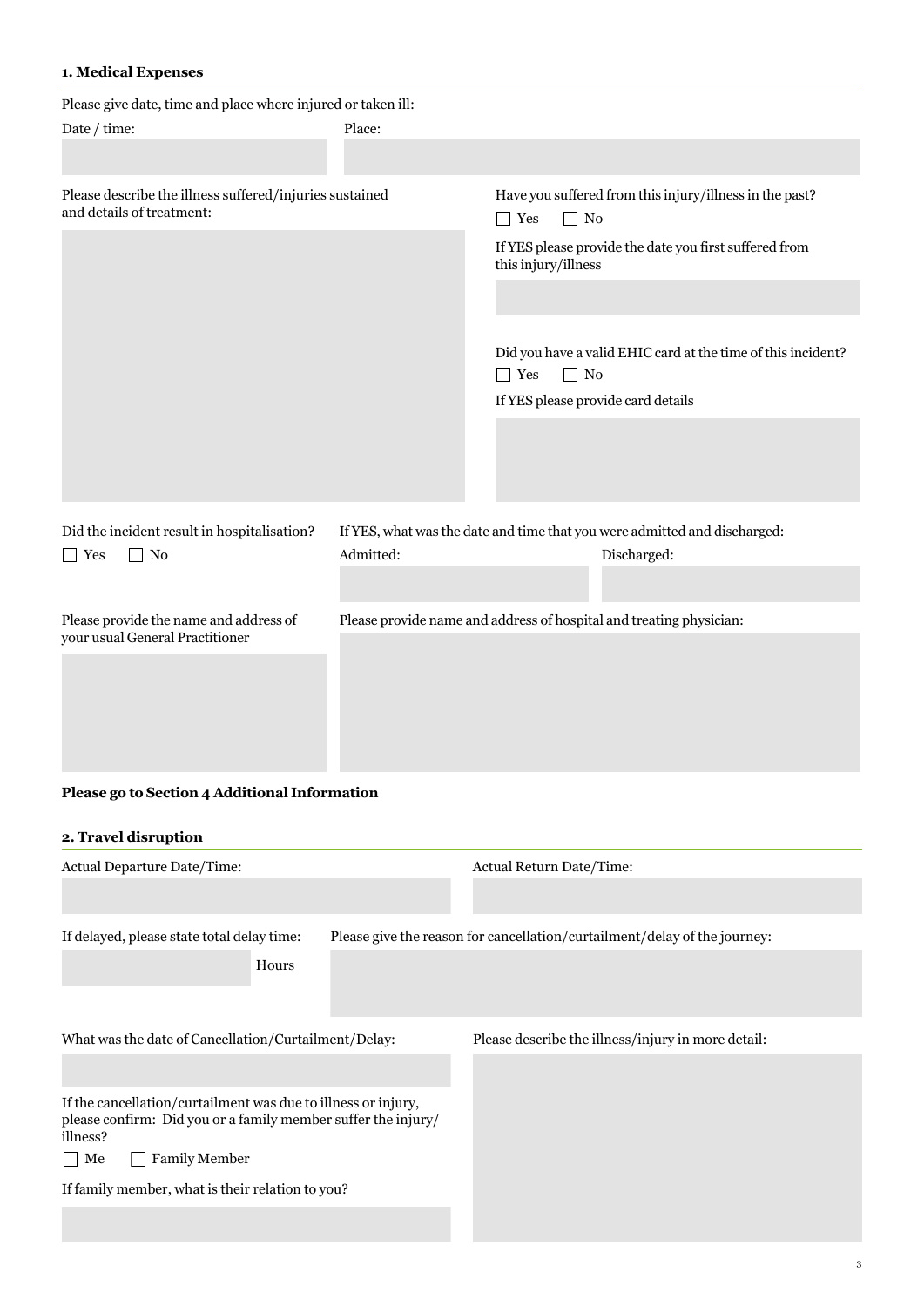injury/illness in the past? suffered from this injury/illness

 $\Box$  Yes  $\Box$  No

#### **Doctor's statement**

This section must be fully completed by your own doctor or doctor providing outpatient treatment - any fee for completion of this section is the responsibility of the Insured Person.

Nature of complaint preventing travel:

Date treatment first sought: Was cancellation of the journey medically necessary?

 $\Box$  Yes  $\Box$  No

Signed: Validation stamp:

Date:

#### **Please go to Section 4 Additional Information**

#### **3. Personal belongings**

Please give date of the loss/damage/theft/delay:

Please provide the name of the authorities that this incident was Please give full details of the loss/damage/theft/delay: reported to, and any references e.g. police, airline, hotel etc.

If the loss, damage or delay was caused by an airline or carrier, please provide:

|  | Name of airline/carrier: |
|--|--------------------------|

Amount of compensation received:

Baggage delay only – please confirm:

Scheduled date and time of baggage arrival: Actual date and time of baggage arrival: Total delay time:

Hours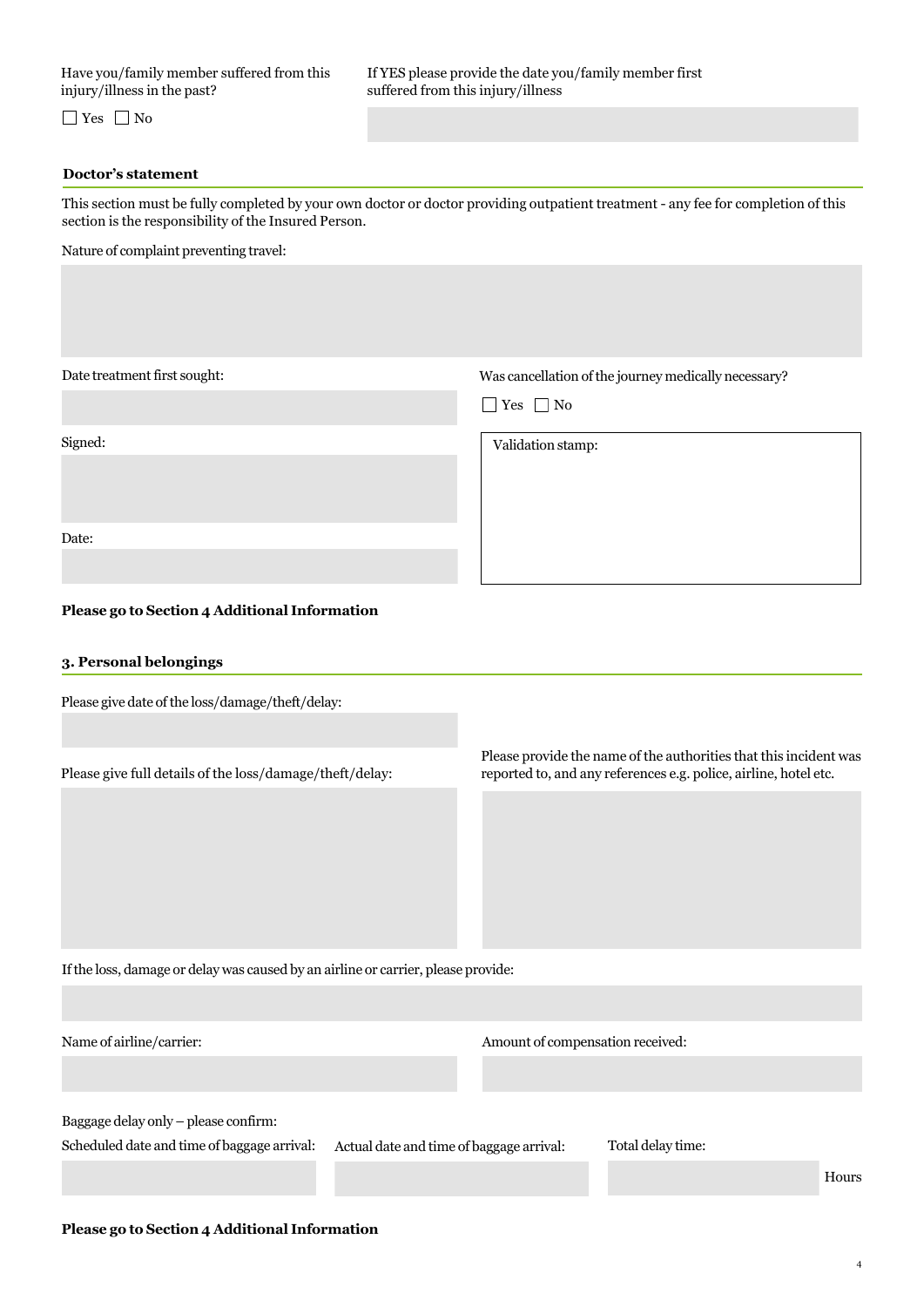| Claimant<br><b>Name</b>   | Nature of Expense/<br>item description | Date expense<br>incurred/original<br>purchase date | <b>Amount Paid</b> | <b>Currency Paid</b>  | <b>Amount</b><br><b>Claimed</b> |
|---------------------------|----------------------------------------|----------------------------------------------------|--------------------|-----------------------|---------------------------------|
|                           |                                        |                                                    |                    |                       |                                 |
|                           |                                        |                                                    |                    |                       |                                 |
|                           |                                        |                                                    |                    |                       |                                 |
|                           |                                        |                                                    |                    |                       |                                 |
|                           |                                        |                                                    |                    |                       |                                 |
|                           |                                        |                                                    |                    |                       |                                 |
|                           |                                        |                                                    |                    |                       |                                 |
|                           |                                        |                                                    |                    |                       |                                 |
|                           |                                        |                                                    |                    |                       |                                 |
|                           |                                        |                                                    |                    |                       |                                 |
| <b>Total Amount Paid:</b> |                                        | Total Amount Refunded/Compensated:                 |                    | Amount to be Claimed: |                                 |

Please list all expenses and/or items you wish to claim (please complete on an addition sheet if necessary)

Has a claim been made against any other policy for this loss?  $\Box$  Yes  $\Box$  No

Please provide details of any other insurance providing cover for this incident or loss. For example, through your bank account, credit card, household insurance, mobile phone/gadget insurance or private medical insurance:

| Name of Insurer/Company | <b>Address/Contact Details</b> | Policyholder/<br><b>Account holder Name</b> | <b>Account Number/</b><br><b>Policy Number</b> |
|-------------------------|--------------------------------|---------------------------------------------|------------------------------------------------|
|                         |                                |                                             |                                                |
|                         |                                |                                             |                                                |

Do you consider anyone to blame for this incident or loss?  $\Box$  Yes  $\Box$  No

#### If Yes, please provide details:

| Name of Insurer/<br>Company/Individual | <b>Address/Contact Details</b> | <b>Any Reference Numbers</b> |
|----------------------------------------|--------------------------------|------------------------------|
|                                        |                                |                              |
|                                        |                                |                              |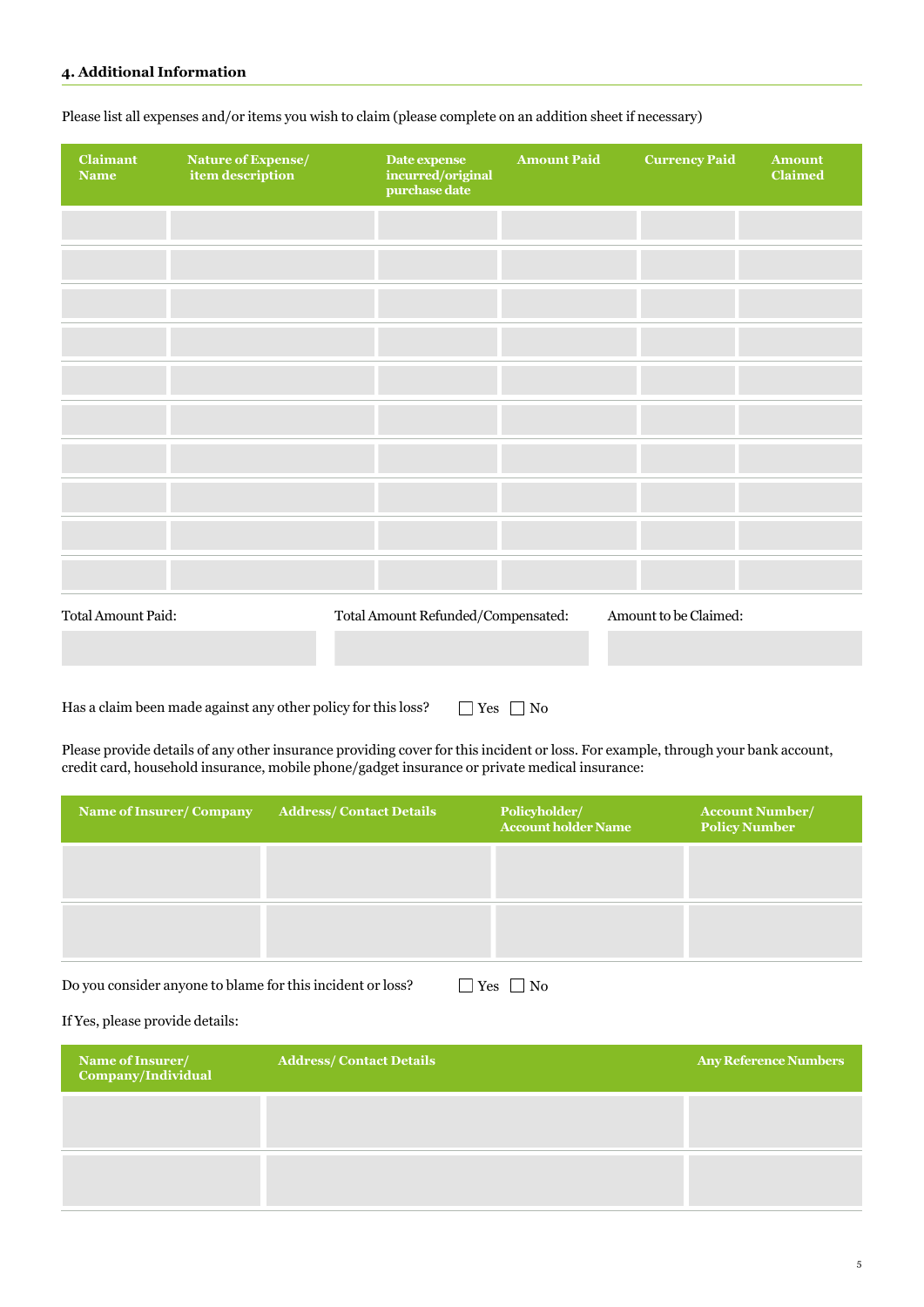#### **Payee's bank details**

If we approve your claim, we can credit the money direct to your bank account. This method is quicker, safer and more reliable than payment by cheque. If you would like us to do this, please complete the following:

Name of your Bank/Building Society

|         | <b>IBAN</b>               |
|---------|---------------------------|
| Address | BIC                       |
|         | <b>Account Number</b>     |
|         |                           |
|         | Name of Account Holder(s) |
|         |                           |

#### **Declaration**

I declare that all the information given is to the best of my knowledge and belief, full true and correct. I give permission for any Medical Practitioner, Law Enforcement Agency or Statutory/Regulatory Authority mentioned with respect to this claim, to release information regarding my records.

Signed: Date: